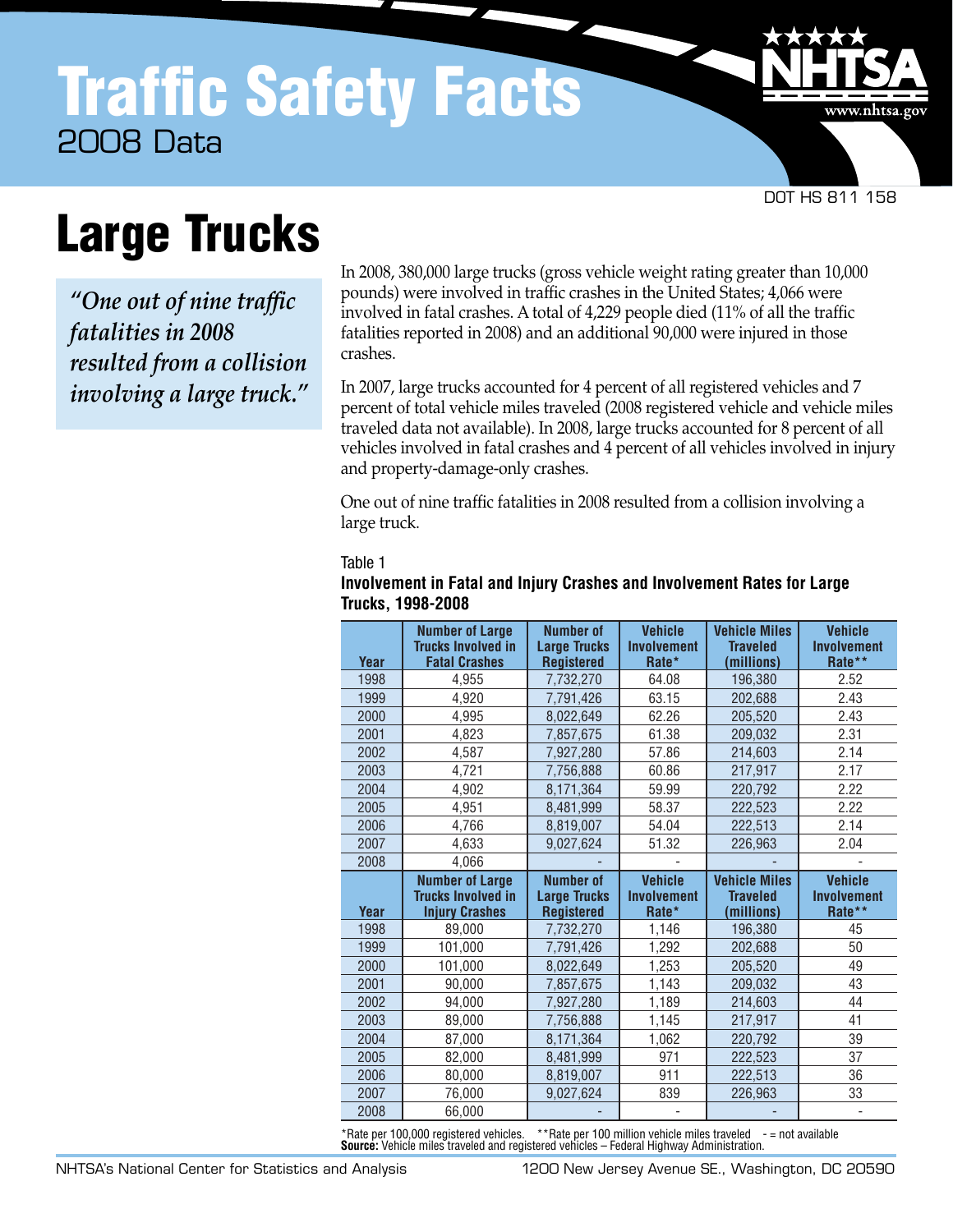Of the fatalities that resulted from crashes involving large trucks, 74 percent were occupants of another vehicle, 10 percent were nonoccupants, and 16 percent were occupants of a large truck.

Of the people injured in crashes involving large trucks, 71 percent were occupants of another vehicle, 3 percent were nonoccupants, and 26 percent were occupants of a large truck.

| Table 2                                                           |  |
|-------------------------------------------------------------------|--|
| Persons Killed or Injured in Crashes Involving Large Trucks, 2008 |  |
|                                                                   |  |

| <b>Killed</b>                                                           | <b>Number</b> | <b>Percentage of Total</b> |
|-------------------------------------------------------------------------|---------------|----------------------------|
| Occupants of Large Trucks                                               | 677           | 16                         |
| -Single-Vehicle Crashes                                                 | 430           | $10 \,$                    |
| — Multiple-Vehicle Crashes                                              | 247           | 6                          |
| Occupants of Other Vehicles in Crashes<br><b>Involving Large Trucks</b> | 3,139         | 74                         |
| Nonoccupants (Pedestrians, Pedalcyclists, etc.)                         | 413           | 10                         |
| Total                                                                   | 4,229         | 100                        |
|                                                                         |               |                            |
| <b>Injured</b>                                                          | <b>Number</b> | <b>Percentage of Total</b> |
| Occupants of Large Trucks                                               | 23,000        | 26                         |
| — Single-Vehicle Crashes                                                | 10,000        | 11                         |
| — Multiple-Vehicle Crashes                                              | 13,000        | 15                         |
| Occupants of Other Vehicles in Crashes<br><b>Involving Large Trucks</b> | 64,000        | 71                         |
| Nonoccupants (Pedestrians, Pedalcyclists, etc.)                         | 3,000         | 3                          |

Large trucks were much more likely to be involved in a fatal multiple-vehicle crash – as opposed to a fatal single-vehicle crash – than were passenger vehicles (82% of all large trucks involved in fatal crashes, compared with 58% of all passenger vehicles).

In 30 percent of the two-vehicle fatal crashes involving a large truck and another type of vehicle, both vehicles were impacted in the front. The truck was struck in the rear 3.2 times as often as the other vehicle (19% and 6%, respectively).

Table 3

## **Percentage of Principal Impact Points in Two-Vehicle Fatal Crashes Involving Large Trucks, 2008**

| <b>Impact Point</b> | <b>Impact Point on Other Vehicle</b> |                  |                   |             |              |
|---------------------|--------------------------------------|------------------|-------------------|-------------|--------------|
| on Large Truck      | <b>Front</b>                         | <b>Left Side</b> | <b>Right Side</b> | <b>Rear</b> | <b>Total</b> |
| Front               | 30                                   | 16               | 14                | 5           | 65           |
| Left Side           |                                      |                  |                   |             |              |
| <b>Right Side</b>   | 5                                    |                  |                   |             | 6            |
| Rear                | 18                                   |                  |                   |             | 19           |
| <b>Total</b>        | 60                                   | 19               | 15                |             | 100          |

*"In 2008, large trucks were 3.2 times more likely than other vehicles to be struck in the rear in two-vehicle fatal crashes."*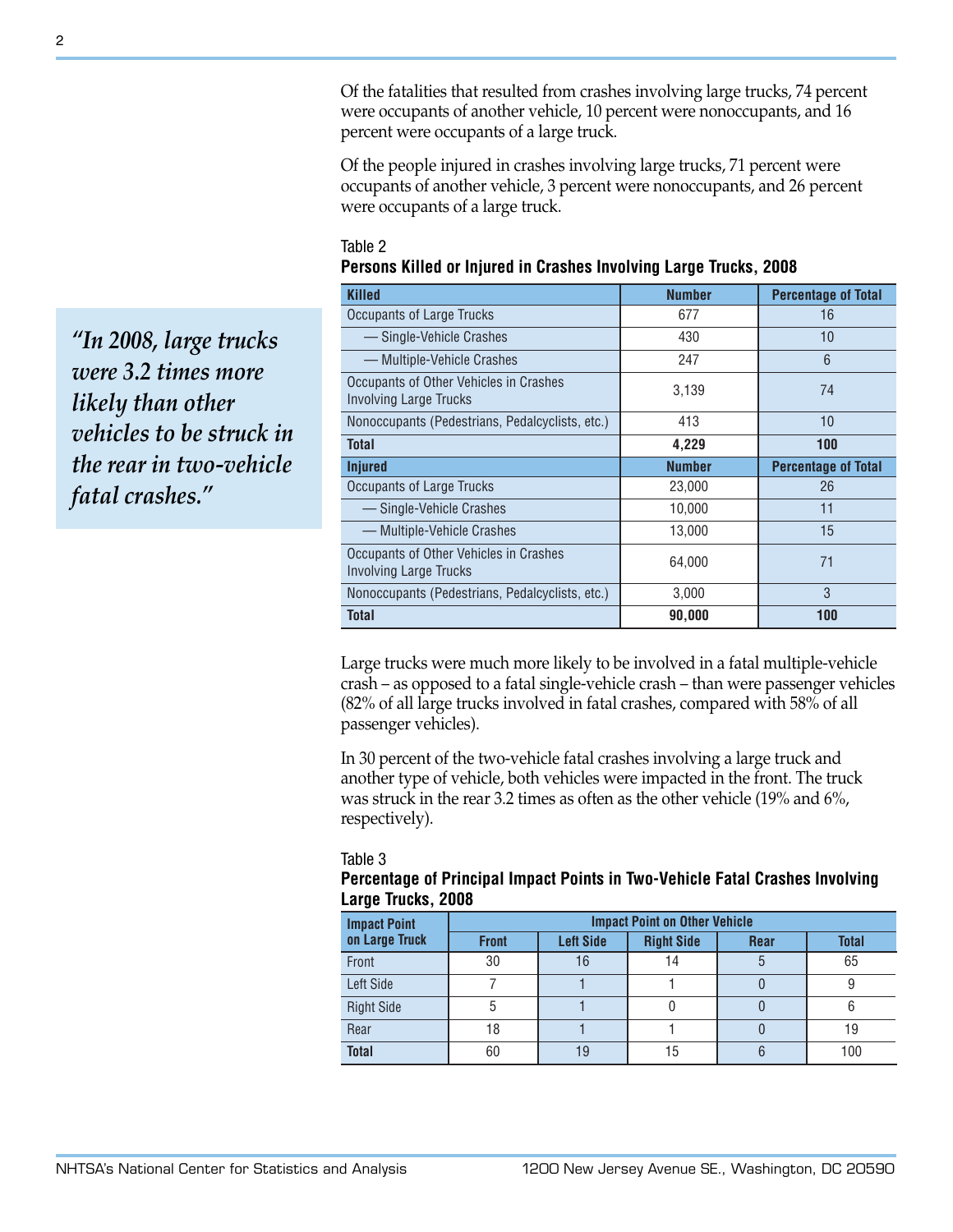*"In 2008, 2 percent of the drivers of large trucks involved in fatal crashes had BAC levels of .08 or higher."*

 *"Drivers of large trucks were less likely to have a previous license suspension or revocation than were passenger car drivers."*

In half (50%) of the two-vehicle fatal crashes involving a large truck and another type of vehicle, both vehicles were proceeding straight at the time of the crash. In 9 percent of the crashes, the other vehicle was turning. In 9 percent, either the truck or the other vehicle was negotiating a curve. In 8 percent, either the truck or the other vehicle was stopped or parked in a traffic lane (6% and 2%, respectively).

Most of the fatal crashes involving large trucks occurred in rural areas (64%), during the daytime (67%), and on weekdays (80%). During the week, 74 percent of the crashes occurred during the daytime (6 a.m. to 5:59 p.m.). On weekends, 63 percent occurred at night (6 p.m. to 5:59 a.m.).

The percentage of large-truck drivers involved in fatal crashes who had a blood alcohol concentration (BAC) of .08 grams per deciliter (g/dL) or higher was 2 percent in 2008. For drivers of other types of vehicles involved in fatal crashes in 2008, the percentages of drivers with BAC levels .08 g/dL or higher were 23 percent for passenger cars, 23 percent for light trucks, and 29 percent for motorcycles.

Drivers of large trucks were less likely to have a previous license suspension or revocation than were passenger car drivers (7% and 15%, respectively).

#### Figure 1

**Estimated Proportions of Drivers in Fatal Crashes With BAC .08 g/dL or Greater, 1998-2008**



Nearly one-fourth (24%) of all large-truck drivers involved in fatal crashes in 2008 had at least one prior speeding conviction, compared to 18 percent of passenger car drivers involved in fatal crashes.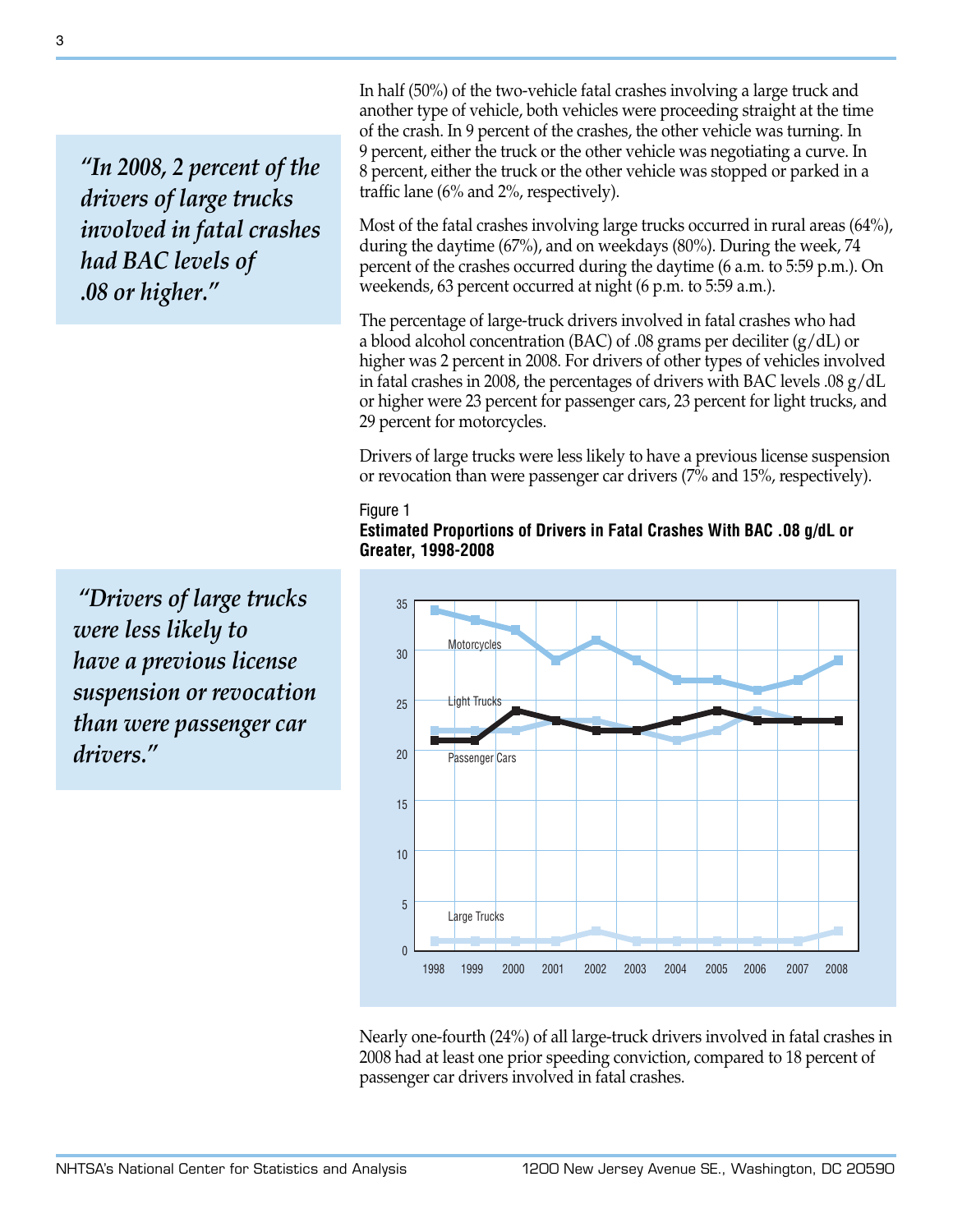## Figure 2





**Note:** Excluding all drivers with unknown previous records

# **For more information:**

Information on traffic fatalities is available from the National Center for Statistics

and Analysis, NVS-424, 1200 New Jersey Avenue SE., Washington, DC 20590. NCSA can be contacted at 800-934-8517. Fax messages should be sent to 202-366-7078. General information on highway traffic safety can be accessed by Internet users at www.nhtsa.gov/portal/site/nhtsa/ncsa. To report a safety-related problem or to inquire about motor vehicle safety information, contact the Vehicle Safety Hotline at 888-327-4236.

Other fact sheets available from the National Center for Statistics and Analysis are *Overview, Alcohol, African American, Bicyclists and Other Cyclists*, *Children, Hispanic, Motorcycles, Occupant Protection, Older Population, Pedestrians, Race and Ethnicity, Rural/Urban Comparisons, School Transportation-Related Crashes, Speeding, State Alcohol Estimates, State Traffic Data, and Young Drivers.* Detailed data on motor vehicle traffic crashes are published annually in Traffic Safety Facts: A Compilation of Motor Vehicle Crash Data from the Fatality Analysis Reporting System and the General Estimates System. The fact sheets and annual Traffic Safety Facts report can be accessed online at www-nrd.nhtsa.dot.gov/CATS/index.aspx.